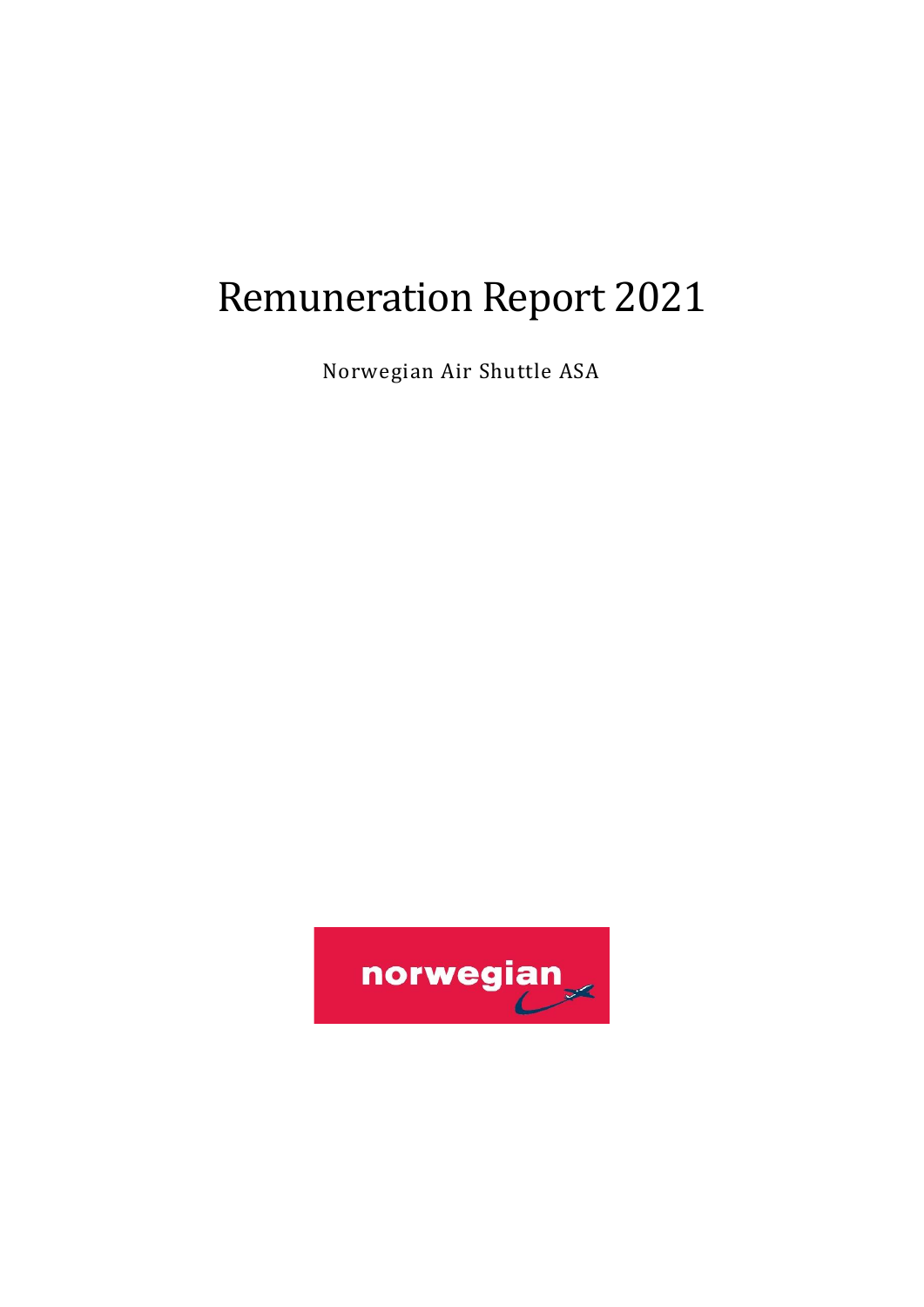# **Contents**

| 1. |       |                                                                                   |  |
|----|-------|-----------------------------------------------------------------------------------|--|
|    | 1.1   |                                                                                   |  |
|    | 1.2   |                                                                                   |  |
|    | 1.3   |                                                                                   |  |
| 2. |       |                                                                                   |  |
|    | 2.1   |                                                                                   |  |
|    | 2.2   |                                                                                   |  |
|    | 2.3   |                                                                                   |  |
|    | 2.4   |                                                                                   |  |
|    | 2.5   |                                                                                   |  |
|    | 2.6   |                                                                                   |  |
|    | 2.7   |                                                                                   |  |
| 3. |       |                                                                                   |  |
|    | 3.1   |                                                                                   |  |
|    | 3.1.1 |                                                                                   |  |
|    | 3.1.2 |                                                                                   |  |
|    | 3.1.3 |                                                                                   |  |
|    | 3.1.4 |                                                                                   |  |
|    | 3.1.5 |                                                                                   |  |
|    | 3.2   |                                                                                   |  |
|    | 3.3   |                                                                                   |  |
|    | 3.3.1 |                                                                                   |  |
|    | 3.3.2 |                                                                                   |  |
|    | 3.3.3 |                                                                                   |  |
|    | 3.4   | Comparative information on the change in remuneration and company performance  10 |  |
|    | 3.5   |                                                                                   |  |
|    | 3.6   |                                                                                   |  |
| 4. |       |                                                                                   |  |
| 5. |       |                                                                                   |  |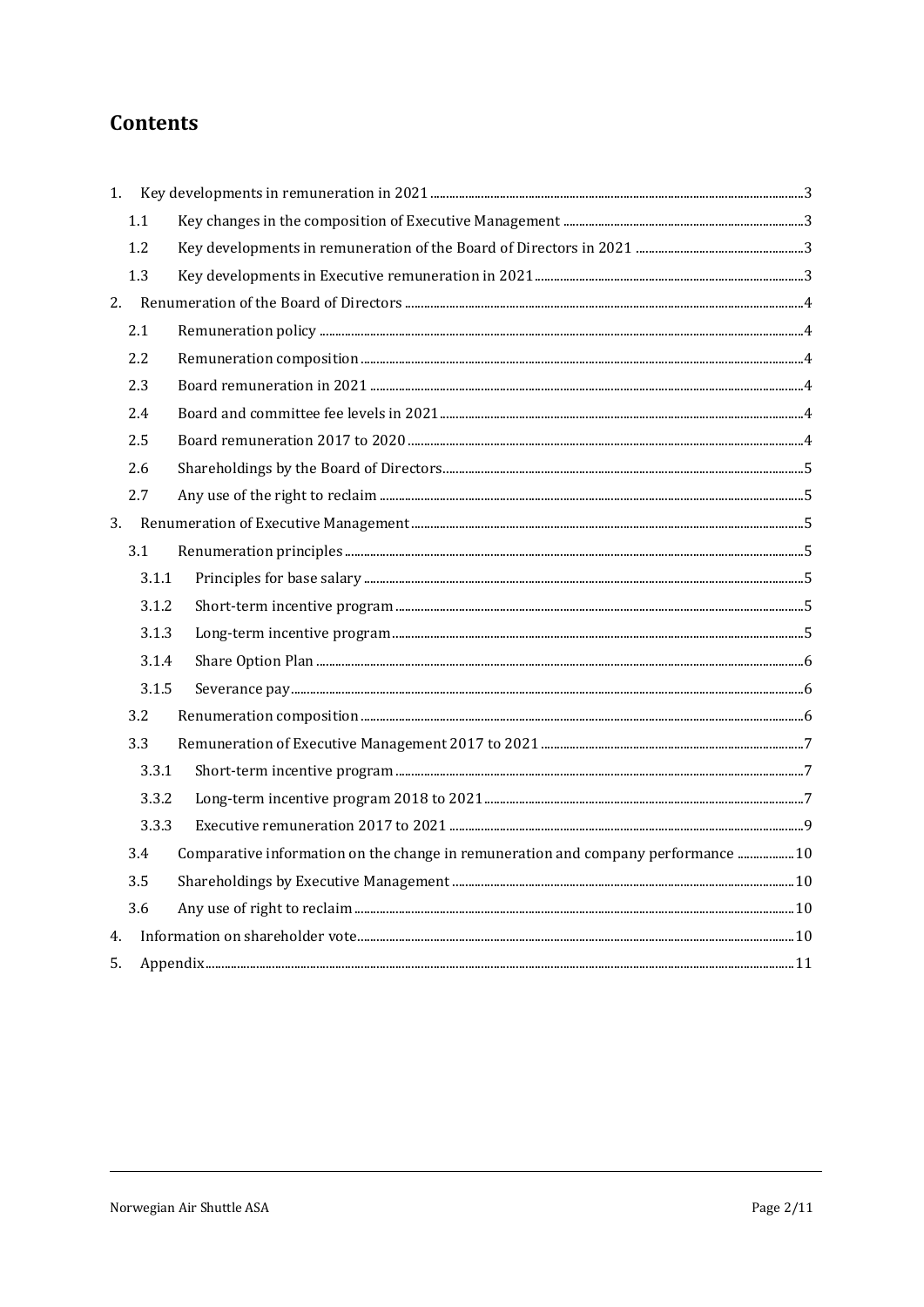## <span id="page-2-0"></span>**1. Key developments in remuneration in 2021**

A new remuneration policy was approved at the annual general meeting ("AGM") on 4 Jun 2021. The policy is consistent with the principles of management remuneration from previous years.

## <span id="page-2-1"></span>**1.1 Key changes in the composition of Executive Management**

Geir Karlsen has been Chief Executive Officer (CEO) in Norwegian since his appointment in June 2021. He has held the position as Chief Financial Officer (CFO) since April 2018 and served as Acting CEO from July 2019 to December 2019.

Adrian Dunne was appointed Executive Vice President (EVP) Operations (COO) in August 2021.

Magnus Thome Maursund was appointed Executive Vice President (EVP) for Network, Pricing & Optimisation in October 2021.

Jacob Schram stepped down as CEO in June 2021, Andrew Hodges stepped down as EVP Network Pricing & Optimisation in October 2021, and Johan Gauermann stepped down as acting EVP COO in September 2021.

Details on the serving Executive Management can be found in the appendix.

## <span id="page-2-2"></span>**1.2 Key developments in remuneration of the Board of Directors in 2021**

The nomination committee proposed an extraordinary fee for the additional workload for the members of the board for the period from the AGM in 2020 to the AGM in 2021. This was approved by the AGM in 2021.

Details on the serving Board of Directors can be found in section 2.4.

#### <span id="page-2-3"></span>**1.3 Key developments in Executive remuneration in 2021**

A new remuneration policy was approved at the annual general meeting. The policy is consistent with the principles of management remuneration from previous years.

According to the remuneration policy, the Board of Directors may decide to deviate from the guidelines in individual cases, provided there are circumstances that make such deviations necessary to safeguard the Company's long-term interest and financial sustainability, or ensure the Company's viability.

The company was operating in unprecedented times following the outbreak of COVID-19, and it was vital to achieve sustainable solutions and demonstrate continuance of key management to investors. The Board acknowledged the importance of motivating and retaining its executives and securing qualified management of Norwegian Air Shuttle ASA ("Norwegian" or the "Company") for as long as possible and at least for the upcoming period until 20 June 2021.

Therefore, in addition to the general terms and conditions agreed upon as part of each Executives' employment relationship, an incentive scheme in the form of retention bonus was implemented to ensure continuity in key management through the extraordinary times in the first half of 2021. The retention bonus can be found under extraordinary items under section "3.5 Executive remuneration 2017 to 2021".

The deviation from the remuneration policy ensured stable and qualified management which contributed to secure a successful reorganisation plan seeking protection under Irish Examinership and Reconstruction in Norway.

The actual remuneration for 2021 is fully aligned with the principles of the remuneration policy. Necessary steps were taken to ensure long-term performance and ensure the Company's viability, within the framework of the remuneration policy.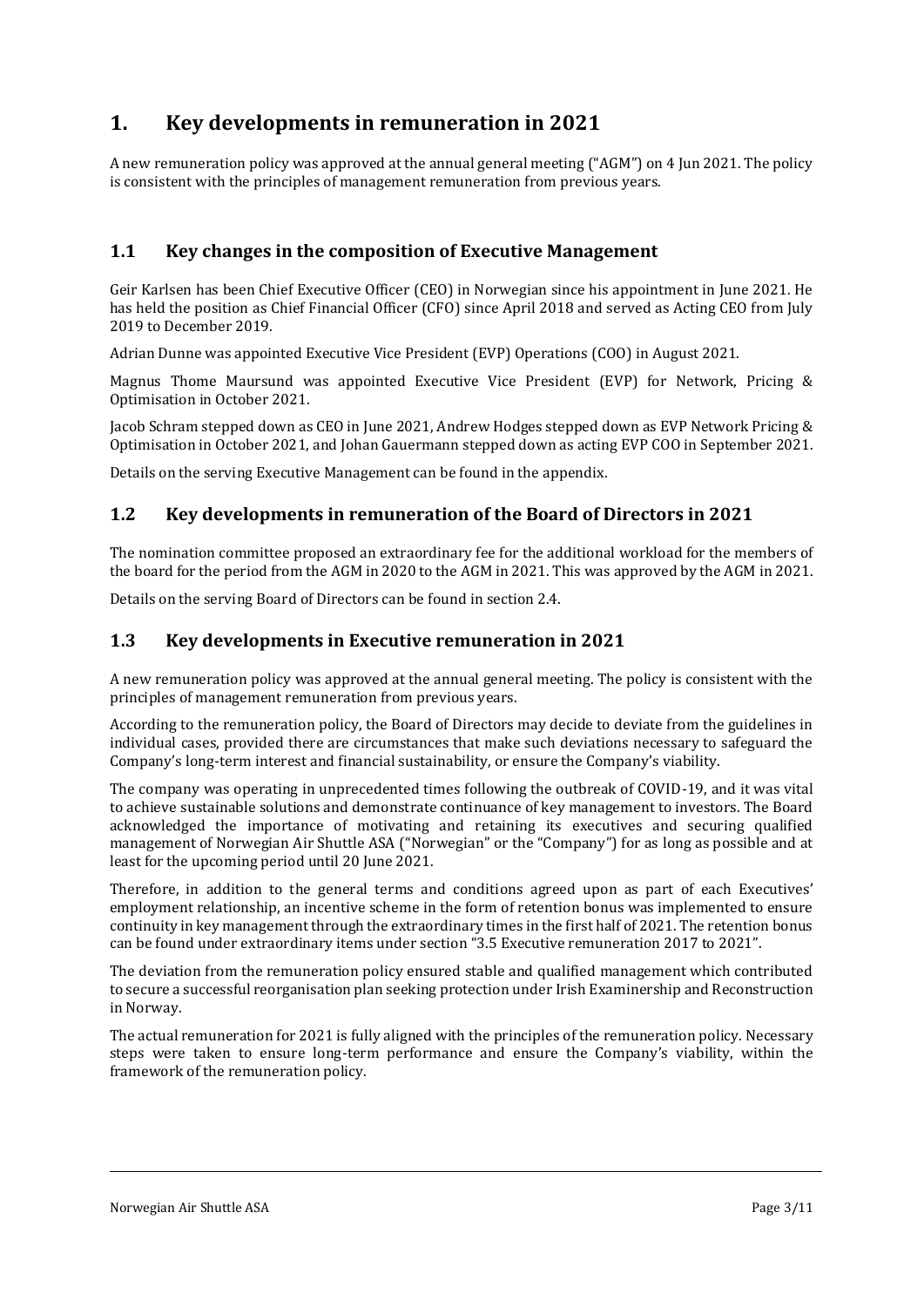# <span id="page-3-0"></span>**2. Renumeration of the Board of Directors**

## <span id="page-3-1"></span>**2.1 Remuneration policy**

With the consent of the Annual General Meeting, the remuneration of Board members is intended to reflect the respective members' responsibilities, expertise, time commitments and the complexities of the Company's activities. In cases where Board members take on specific assignments for the Company not part of their responsibilities as a Board member, the other Board members must be notified immediately and, if the transaction is of a substantial nature, this will be explicitly stated in the notes to the consolidated accounts. Details of the remuneration of individual Board members are available in the notes to the consolidated accounts. The Board of Directors are not entitled to performance-related compensation and are not granted share options.

## <span id="page-3-2"></span>**2.2 Remuneration composition**

The remuneration to the Board of Directors of Norwegian comprises a fixed base fee and other compensation which include, but not limited to ID tickets and insurance. In addition, the shareholder elected Board members and the Chair of the Board were granted fees to buy shares in the Company.

## <span id="page-3-3"></span>**2.3 Board remuneration in 2021**

To compensate for the additional workload for the period from the AGM of 2020 to the AGM of 2021, shareholder elected Board members were granted additional fees. Board members not including the Chair of Board were granted additional fee of NOK 100,000, while the Chair was granted an additional fee of NOK 1 million.

The shareholder elected Board members and the Chair of the Board were granted fees to buy shares in the company. The shares cannot be sold until the shares have a value corresponding to an annual board fee, total NOK 500,000, or before resignation from the board.

No shares were granted in 2021. There was no deviation from the remuneration policy in 2021.

## <span id="page-3-4"></span>**2.4 Board and committee fee levels in 2021**

| Total compensation year 2021<br>(NOK 1,000)           |                                         |                              |                                    |                              |                                                                |                                                                        |                                            |  |  |
|-------------------------------------------------------|-----------------------------------------|------------------------------|------------------------------------|------------------------------|----------------------------------------------------------------|------------------------------------------------------------------------|--------------------------------------------|--|--|
| <b>Board of Directors and Audit</b><br>Committee (AC) | Title - Board                           | Fees* as<br>hoard<br>members | Title - Audit<br>Committee<br>(AC) | Fees* as<br>members<br>of AC | <b>Additional</b><br><b>Fees for the</b><br>vear 2020-<br>2021 | Fees for 2021-<br>2022 to be paid<br>after AGM 2021<br>(to buy shares) | Total fees to be<br>paid after AGM<br>2021 |  |  |
| Chris Browne                                          | Director                                | 300                          |                                    |                              | 100                                                            | 100                                                                    | 500                                        |  |  |
| Eric Holm                                             | Director,<br>employee<br>representative | 150                          |                                    |                              |                                                                |                                                                        | 150                                        |  |  |
| Geir Olav Øien                                        | employee<br>Director,<br>representative | 150                          |                                    |                              |                                                                |                                                                        | 150                                        |  |  |
| Ingrid Elvira Leisner                                 | Director                                | 300                          | Chair of the AC                    | 175                          | 100                                                            | 100                                                                    | 675                                        |  |  |
| Jaan Albrecht Bindenberger                            | Director                                | 300                          | Chair of the AC                    | 125                          | 100                                                            |                                                                        | 525                                        |  |  |
| Katrine Gundersen                                     | employee<br>Director,<br>representative | 150                          |                                    |                              |                                                                |                                                                        | 150                                        |  |  |
| Niels Smedgaard                                       | Chair of the board                      | 550                          |                                    |                              | 1,000                                                          |                                                                        | 1,550                                      |  |  |
| Sondre Gravir                                         | Director                                | 300                          |                                    |                              | 100                                                            | 100                                                                    | 500                                        |  |  |
| Vibeke Hammer Madsen                                  | Director                                | 300                          |                                    |                              | 100                                                            |                                                                        | 400                                        |  |  |
| Svein Harald Øygard                                   | Chair of the board                      |                              |                                    |                              |                                                                | 350                                                                    | 350                                        |  |  |
| Lars Boilesen                                         | Director                                |                              |                                    |                              |                                                                | 100                                                                    | 100                                        |  |  |
| Total                                                 |                                         | 2,500                        |                                    | 300                          | 1,500                                                          | 750                                                                    | 5,050                                      |  |  |

<span id="page-3-5"></span>\*Fees in cash for the period from AGM 2020 to the AGM 2021

## **2.5 Board remuneration 2017 to 2020**

Board remuneration for previous years can be found in the annual reports on [https://www.norwegian.no/om-oss/selskapet/investor-relations/reports-and-presentations/.](https://www.norwegian.no/om-oss/selskapet/investor-relations/reports-and-presentations/)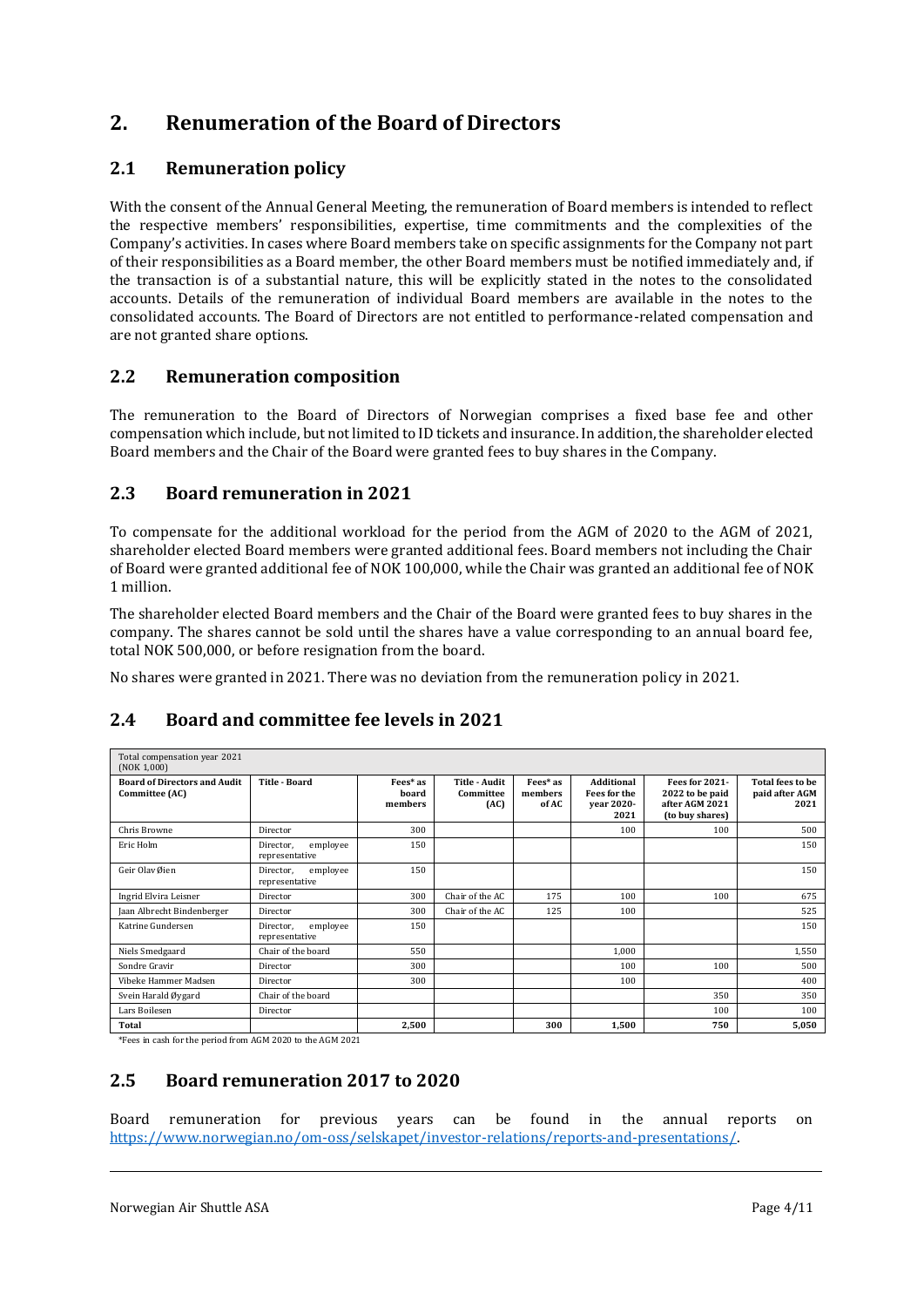## <span id="page-4-0"></span>**2.6 Shareholdings by the Board of Directors**

| Shareholding per year-end 2021 |                                   |              |  |  |  |  |  |  |
|--------------------------------|-----------------------------------|--------------|--|--|--|--|--|--|
| <b>Board of Directors</b>      | <b>Title - Board of Directors</b> | Shareholding |  |  |  |  |  |  |
| Chris Browne                   | Director                          | 9,502        |  |  |  |  |  |  |
| Eric Holm                      | Director, employee representative | 1.011        |  |  |  |  |  |  |
| Geir Olav Øien                 | Director, employee representative | o            |  |  |  |  |  |  |
| Ingrid Elvira Leisner          | Director                          | 12.927       |  |  |  |  |  |  |
| Katrine Gundersen              | Director, employee representative |              |  |  |  |  |  |  |
| Sondre Gravir                  | Director                          | 33,052       |  |  |  |  |  |  |
| Svein Harald Øygard            | Chair of the board                | 1,534,281    |  |  |  |  |  |  |
| Lars Boilesen                  | Director                          | 568,424      |  |  |  |  |  |  |

## <span id="page-4-1"></span>**2.7 Any use of the right to reclaim**

No variable remuneration has been reclaimed for the financial year of 2021.

## <span id="page-4-2"></span>**3. Renumeration of Executive Management**

## <span id="page-4-3"></span>**3.1 Renumeration principles**

The purpose of the remuneration of Executive Management in Norwegian is to stimulate a strong and lasting performance-oriented culture, enabling the Company to deliver on its strategy. The overall compensation level should be competitive compared to comparable organizations. The Board of Directors determines the remuneration of the CEO and the guidelines for remuneration of Executive Management ("Executives"). The grandfather principle applies for Executives, implying that the Chair of the Board approves remuneration for Executives other than the CEO. The remuneration of the Board and the Executives must not have negative effects on the Company, nor damage the reputation of the Company. Compensation made to Executives going forward will in part be aligned with Norwegian's performance.

#### <span id="page-4-4"></span>**3.1.1 Principles for base salary**

The fixed salary should reflect the Executive's area of responsibility and performance over time. Norwegian offers base salary levels which are competitive in the market in which the Company operates. Salaries are benchmarked against salary statistics provided by global third-party human resource organisations and related financial services consulting firms.

#### <span id="page-4-5"></span>**3.1.2 Short-term incentive program**

Norwegian's short-term incentive program (STI) is an incentive program with a timeframe of one year. The STI is a global incentive program designed to recognise, and reward executives for the contributions they make to enable to the Company's to meet its financial and business targets. The objectives of the program are to,

- (i) clearly communicate to Executives the Company targets,
- (ii) communicate to the Executives how variable compensation is linked to the Company's performance,
- (iii) positively impact the organisation's ability to meet or exceed the Company's performance targets,
- (iv) encourage more cross-functional cooperation and a "one Norwegian mind-set", and
- (v) improve the Company's ability to attract and retain employees.

The target variable compensation for the CEO is 75 percent of the gross base salary. The maximum variable compensation is 127.5 percent of the gross base salary. The intended variable compensation scheme for 2021 was not made effective, primarily due to the financial impact of COVID-19 on the Company.

#### <span id="page-4-6"></span>**3.1.3 Long-term incentive program**

Norwegian offers employees hired in a Scandinavian legal entity participation in a long-term incentive program (LTI) through an employee share savings plan. The objective of the LTI is to align and strengthen the interest of employees and shareholders and to remunerate for long-term commitment and value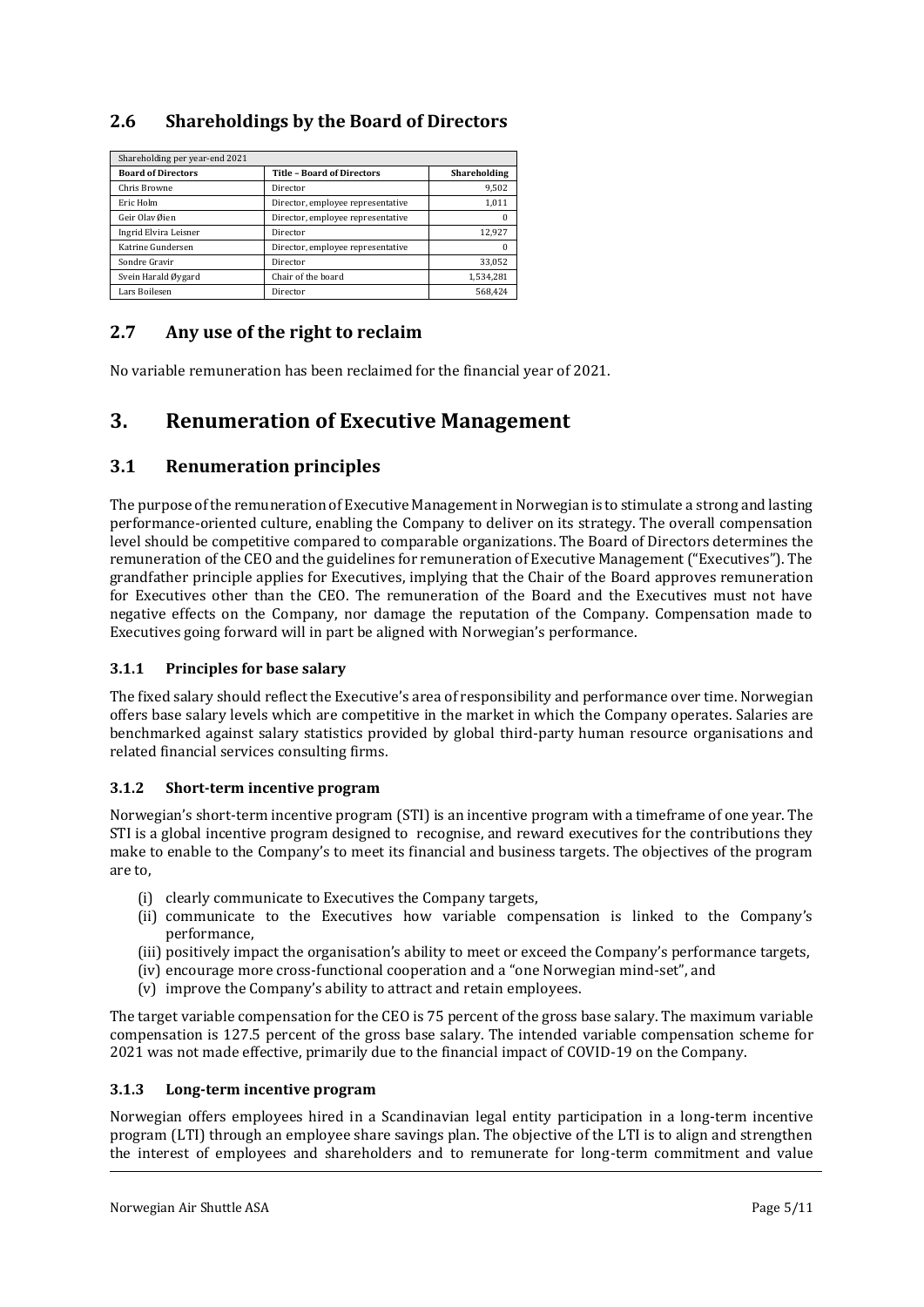creation. Under this plan, Norwegian will match 50% of the employees' investment, limited up to NOK 6,000 per annum. Provided that the employee contributes NOK 12,000 annually, Norwegian's contribution will be NOK 6,000. The program has a one-year vesting period. If the shares are kept for two calendar years, the participants will be allocated bonus shares proportionate to their purchase. One bonus share will be earned for every tenth share allocated under this scheme.

#### <span id="page-5-0"></span>**3.1.4 Share Option Plan**

The Board of Directors has established annual share option plans for Executives and other key leading employees. It is the Company's view that the granting of share purchase options through option schemes are positive for long-term value creation of the Company. The intention of this plan is to (i) attract and retain employees whose service is important to the Company's success, (ii) motivate such employees to achieve long-term goals for the Company, (iii) provide incentive compensation opportunities to such employees which are competitive with those of other companies, and (iv) to secure that such employees' financial interest is aligned with the shareholders of the Company. The Board can offer share options to Executives and other key leading employees when shareholders have given the authority through an AGM to grant schemes in accordance with the following principles:

- (i) The exercise price per share shall be the average price of the Norwegian share, ticker NAS.OL, on trading days during the first 10 calendar days after the presentation of Norwegian's second quarterly results plus 10 percent and rounded to the nearest NOK 0.1
- (ii) 1/3 of options granted can be exercised at the earliest after one, two, and three years respectively, and the options shall expire after seven years
- (iii) In any calendar year, each employee's aggregated gross profit from exercise of options under all share option programs shall not exceed five years of accumulated gross base salary
- (iv) If an employee leaves the Company, the non-vested options will forfeit. Outstanding options exercisable at the date of such termination shall be exercisable no later than the first exercise period thereafter.

#### <span id="page-5-1"></span>**3.1.5 Severance pay**

The notice period for the CEO is six months, which is a deviation from the 2021 Remuneration Policy. The notice period for the remaining Executives is six months. The CEO severance pay is six months, which is a deviation from the 2021 Remuneration Policy. EVP Product & Digital Development and EVP Sales, Marketing & Customer Care having six months base salary severance pay, which is a deviation from the 2021 Remuneration Policy. The employee is not entitled to a severance payment in the event he or she terminates the employment. The CEO has a change of control clause in the employment contract.

### <span id="page-5-2"></span>**3.2 Renumeration composition**

In addition to fixed and variable salary, other benefits such as insurance, newspaper, Internet and telephone may be granted. The total value of these benefits should be modest and only account to a limited portion of the combined remuneration package. Principles for company car and car allowance vary in accordance with local conditions.

Executives participate in the same pension plans as other employees within the unit in which they are employed. Executives in the Norwegian entities participate in a defined contribution pension plan. The annual accrual for 2021 was five percent of the annual base salary from 1 to7.1 G and eight percent from 7.1 to12 G. G is the base amount of Norwegian Social Security which in 2021 amounted to NOK 106,399. From 2022 the annual accrual is amended to five percent of the annual base salary from zero to 7.1 G and eight percent from 7.1 to 12 G.

Executives do not have a retirement have a retirement agreement that deviates from other employees within the unit in which they are employed.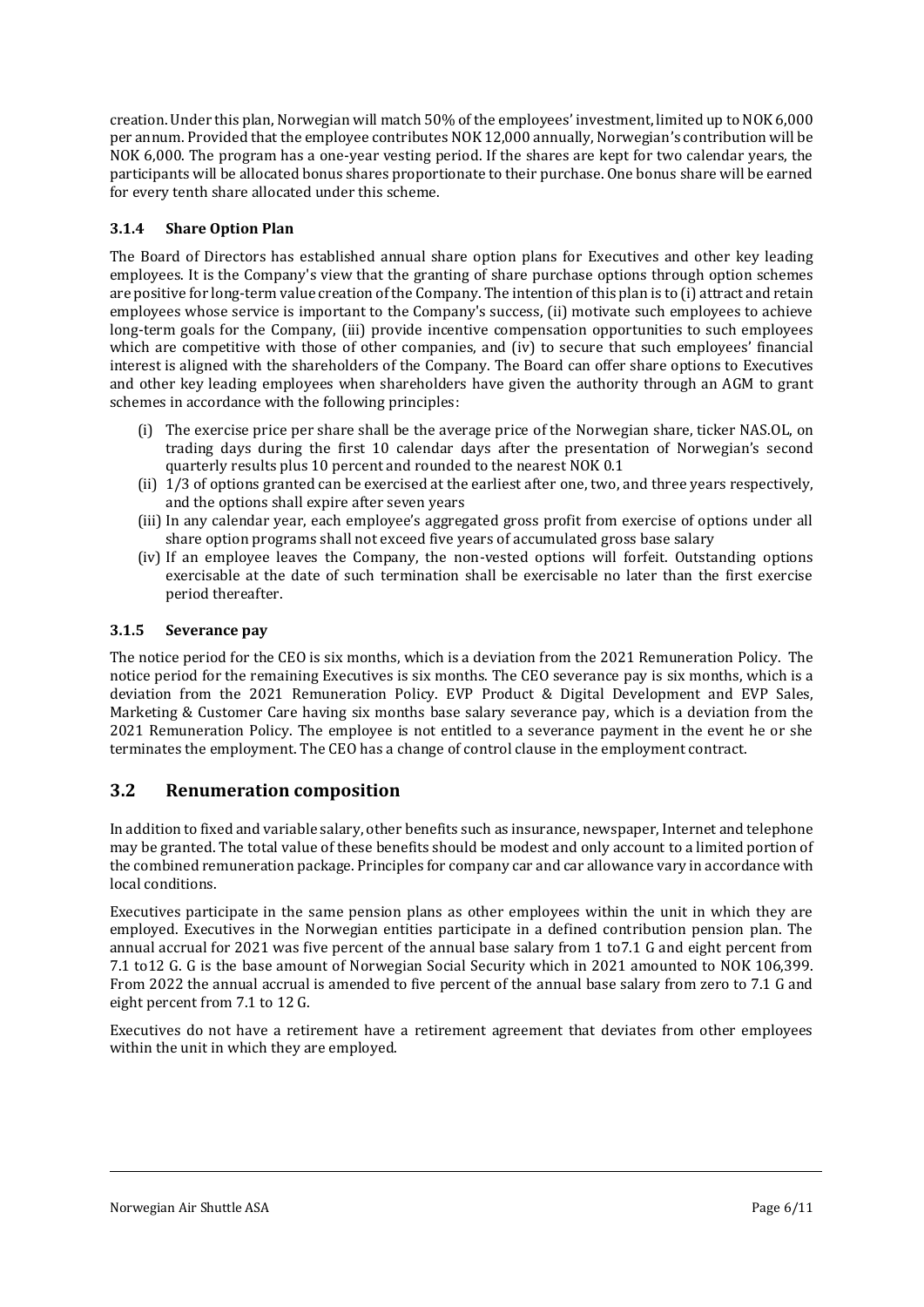## <span id="page-6-0"></span>**3.3 Remuneration of Executive Management 2017 to 2021**

#### <span id="page-6-1"></span>**3.3.1 Short-term incentive program**

The STI program described above is not effective for 2021, primarily due to the financial impact of COVID-19 on the Company. A retention incentive scheme was implemented to ensure continuity in Executives through the extraordinary times in the first half of 2021.

<span id="page-6-2"></span>Adrian Dunne received a sign on fee when he was appointed EVP COO in March 2021.

#### **3.3.2 Long-term incentive program 2018 to 2021**

#### 2021 program:

Share option program not effectuated. Upon appointment as CEO 21 June 2021, Geir Karlsen was awarded 1,000,000 options with 25 percent of the options vesting in 2022, 25 percent vesting in 2023, 25 percent vesting in 2024, and 25 percent vesting in 2025. The strike price of the options is NOK 10.10 per share, and the options expire four years after the vesting date.

#### 2020 program:

Share option program not offered. Options awarded in the 2019 and 2018 programs are adjusted for the reverse share split. The strike price is multiplied by 100 and the number of outstanding options is divided by 100.

#### 2019 program:

On 7 May 2019, the Annual General Meeting adopted a share option program limited to 12,000 share options. The options under this program were granted to 10 Executives in May 2019. Options may be exercised at the earliest in 2022, and any remaining options in 2026 at the latest. The exercise price per share is NOK 4,300, which was the average price of the NAS share on trading days the first 10 calendar days after presentation of Norwegian's first quarter 2019 financial results, plus 15 percent. On 20 November 2019, 6,000 additional options were granted to two Executives.

As of year-end 2021, there were 14,000 outstanding share options outstanding under this plan.

#### 2018 program:

On 8 May 2018, the Annual General Meeting adopted a share option program limited to 4,000 share options. 3,800 options under this program were granted to 11 Executives in September 2018. Options may be exercised at the earliest in 2021, and any remaining options in 2025 at the latest. The exercise price was NOK 27,800, which was the average price of the NAS share on trading days the first 10 calendar days after presentation of Norwegian's second quarter 2018 financial results, plus 15 percent. To maintain the incentive of the plan, the Board approved an adjustment to the strike price per share from NOK 27,800 to NOK 4,300 on 24 September 2019.

As of year-end 2021, there were 1,000 outstanding share options with strike price of NOK 4,300 and 800 outstanding share options with strike price of NOK 27,800.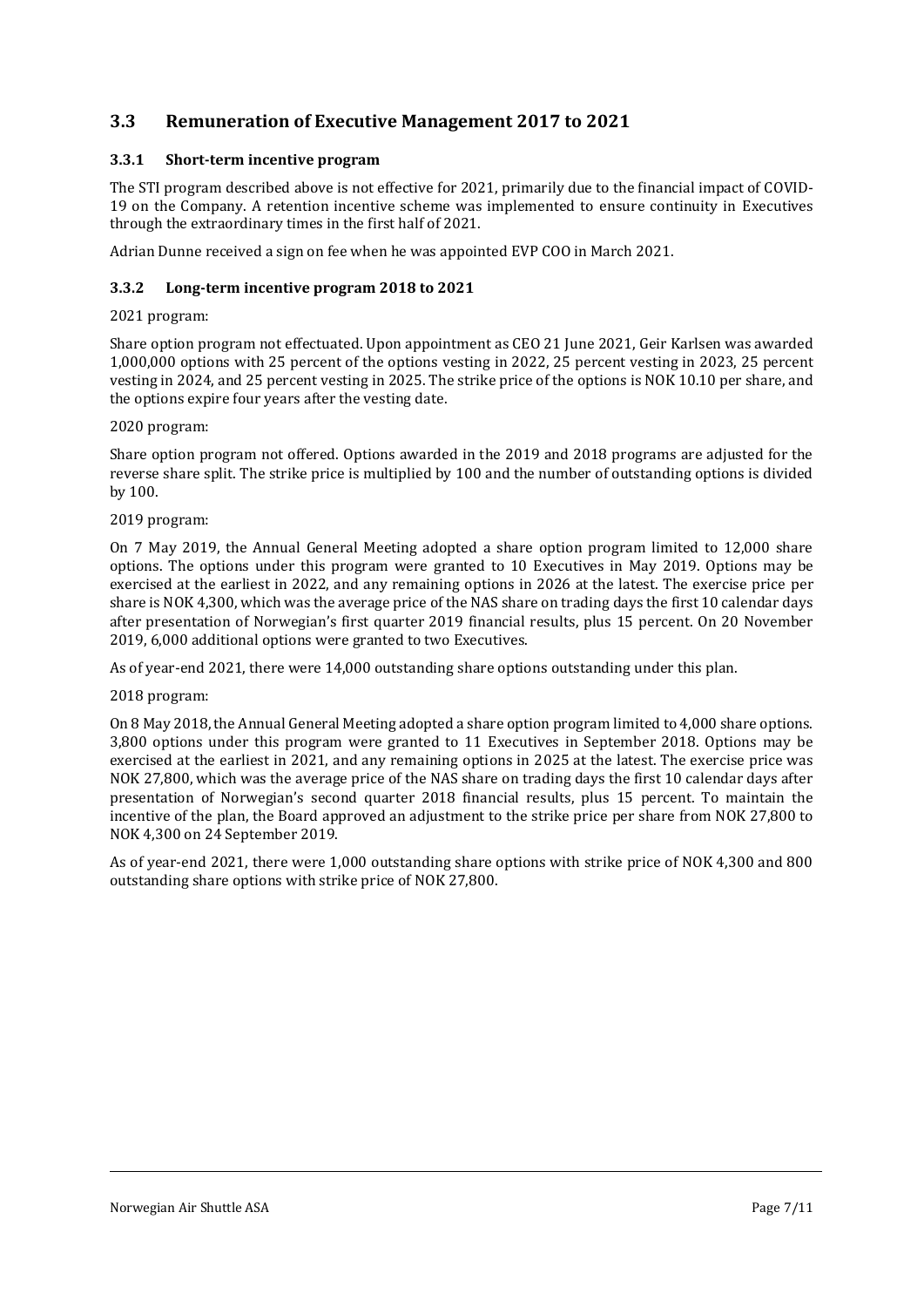|                          |                                           |                           |                         |                     |                             |                                        | Information regarding the reported financial year |                                                                       |          |                                                             |              |                                                         |                                                                                          |                                                       |                                                                 |
|--------------------------|-------------------------------------------|---------------------------|-------------------------|---------------------|-----------------------------|----------------------------------------|---------------------------------------------------|-----------------------------------------------------------------------|----------|-------------------------------------------------------------|--------------|---------------------------------------------------------|------------------------------------------------------------------------------------------|-------------------------------------------------------|-----------------------------------------------------------------|
|                          | The main conditions of share option plans |                           |                         |                     |                             |                                        | Opening<br>Balance                                | During the year                                                       |          |                                                             |              | <b>Closing balance</b>                                  |                                                                                          |                                                       |                                                                 |
|                          | $\mathbf{1}$                              | $\overline{2}$            | $\overline{\mathbf{3}}$ | $\overline{4}$      | 5                           | 6                                      | $\overline{7}$                                    | 8                                                                     |          | 9                                                           |              | 10                                                      | 11                                                                                       | 12                                                    | 13                                                              |
|                          | Plan                                      | Perfor<br>mance<br>period | Award date              | <b>Vesting date</b> | End of<br>holding<br>period | Exercise<br>Period                     | <b>Strike</b><br>price of<br>the share            | Share<br>options<br>awarded<br>at the<br>beginnin<br>g of the<br>year |          | Share options awarded                                       |              | Share options vested                                    | Share<br><b>Options</b><br>subject<br>to a<br>performa<br>nce<br>conditio<br>$\mathbf n$ | Share<br><b>Options</b><br>awarded<br>and<br>unvested | Share<br><b>Options</b><br>subject<br>to a<br>holding<br>period |
| Name                     | Plan name                                 | Date<br>Date              | Date                    | Date                | Date                        | Date - Date                            | Value                                             | Quantity                                                              | Quantity | Market value<br>of underlying<br>shares as of<br>award date | Quant<br>ity | Market value<br>of underlying<br>shares at NOK<br>10,75 | Quantity                                                                                 | Quantity                                              | Quantity                                                        |
| Anne-Sissel<br>Skånvik   | 2018 Option<br>Plan                       |                           | 03.09.2018              | 03.09.2021          |                             | 03.09.2021<br>03.09.2025               | 4,300                                             | 200                                                                   |          |                                                             | 200          | 2.150                                                   |                                                                                          |                                                       |                                                                 |
| Anne-Sissel<br>Skånvik   | 2019 Option<br>Plan                       |                           | 29.05.2019              | 29.05.2022          |                             | 29.05.2022<br>29.05.2026               | 4,300                                             | 500                                                                   |          |                                                             | ٠            | $\bf{0}$                                                |                                                                                          | 500                                                   |                                                                 |
| Bjørn Kjos               | 2018 Option<br>Plan                       |                           | 03.09.2018              | 03.09.2021          |                             | 03.09.2021<br>03.09.2025               | 27.800                                            | 800                                                                   |          |                                                             | 800          | 8.600                                                   |                                                                                          |                                                       |                                                                 |
| Bjørn Kjos               | 2019 Option<br>Plan                       |                           | 29.05.2019              | 29.05.2022          |                             | 29.05.2022 -<br>29.05.2026             | 4,300                                             | 3,000                                                                 |          |                                                             | ٠            | $\mathbf{0}$                                            |                                                                                          | 3.000                                                 |                                                                 |
| Edward<br>Thorstad       | 2018 Option<br>Plan                       |                           | 03.09.2018              | 03.09.2021          |                             | 03.09.2021 -<br>03.09.2025             | 4,300                                             | 100                                                                   |          |                                                             | 100          | 1,075                                                   |                                                                                          |                                                       |                                                                 |
| Geir Karlsen             | 2018 Option<br>Plan                       |                           | 03.09.2018              | 03.09.2021          |                             | 03.09.2021<br>03.09.2025               | 4,300                                             | 500                                                                   |          |                                                             | 500          | 5,375                                                   |                                                                                          |                                                       |                                                                 |
| Geir Karlsen             | 2019<br>Option<br>Plan                    |                           | 29.05.2019              | 29.05.2022          |                             | 29.05.2022<br>29.05.2026               | 4,300                                             | 1,500                                                                 |          |                                                             |              |                                                         |                                                                                          | 1,500                                                 |                                                                 |
| Geir Karlsen             | 2019 Option<br>Plan                       |                           | 20.11.2019              | 20.11.2022          |                             | 20.11.2022<br>20.11.2026               | 4,300                                             | 3.000                                                                 |          |                                                             |              |                                                         |                                                                                          | 3.000                                                 |                                                                 |
| Geir Karlsen             | 2021<br>Option<br>Plan                    |                           | 21.06.2021              | 21.06.2022          |                             | 21.06.2022<br>21.06.2026               | 10.1                                              |                                                                       | 250,000  | 2,525,000                                                   |              |                                                         |                                                                                          | 250,000                                               |                                                                 |
| Geir Karlsen             | 2021<br>Option<br>Plan<br>2021            |                           | 21.06.2021              | 21.06.2023          |                             | 21.06.2023<br>21.06.2027<br>21.06.2024 | 10.1                                              |                                                                       | 250,000  | 2,525,000                                                   |              |                                                         |                                                                                          | 250,000                                               |                                                                 |
| Geir Karlsen             | Option<br>Plan<br>2021 Option             |                           | 21.06.2021              | 21.06.2024          |                             | 21.06.2028<br>21.06.2025 -             | 10.1                                              |                                                                       | 250,000  | 2,525,000                                                   |              |                                                         |                                                                                          | 250,000                                               |                                                                 |
| Geir Karlsen             | Plan                                      |                           | 21.06.2021              | 21.06.2025          |                             | 21.06.2029                             | 10.1                                              |                                                                       | 250,000  | 2,525,000                                                   |              |                                                         |                                                                                          | 250,000                                               |                                                                 |
| Jacob Schram             | 2019 Option<br>Plan                       |                           | 20.11.2019              | 20.11.2022          |                             | 20.11.2022<br>20.11.2026               | 4.300                                             | 3,000                                                                 |          |                                                             |              |                                                         |                                                                                          | 3,000                                                 |                                                                 |
| Sarah<br>Goldsbrough     | 2019 Option<br>Plan                       |                           | 29.05.2019              | 29.05.2022          |                             | 29.05.2022<br>29.05.2026               | 4,300                                             | 500                                                                   |          |                                                             |              |                                                         |                                                                                          |                                                       |                                                                 |
| Tomas<br>Hesthammer      | 2019 Option<br>Plan                       |                           | 29.05.2019              | 29.05.2022          |                             | 29.05.2022<br>29.05.2026               | 4.300                                             | 1.000                                                                 |          |                                                             |              |                                                         |                                                                                          |                                                       |                                                                 |
| Tore-Kristian<br>Jenssen | 2018 Option<br>Plan                       |                           | 03.09.2018              | 03.09.2021          |                             | 03.09.2021<br>03.09.2025               | 4,300                                             | 200                                                                   |          |                                                             | 200          | 2,150                                                   |                                                                                          |                                                       |                                                                 |
| Tore-Kristian<br>Jenssen | 2019 Option<br>Plan                       |                           | 29.05.2019              | 29.05.2022          |                             | 29.05.2022<br>29.05.2026               | 4.300                                             | 1.500                                                                 |          |                                                             |              |                                                         |                                                                                          | 1.500                                                 |                                                                 |

## Share options awarded or due to the Executive Management for the reported financial year: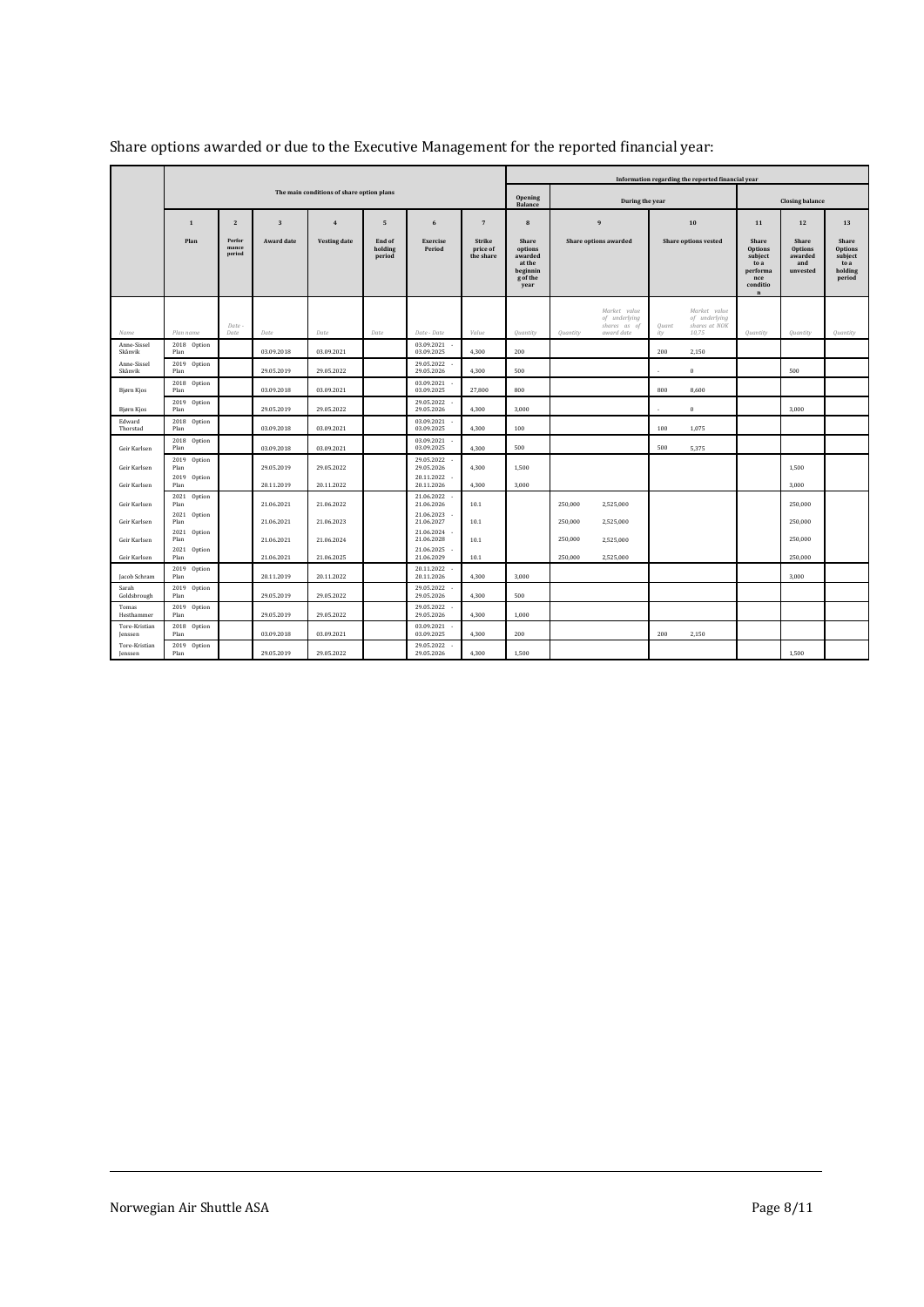#### <span id="page-8-0"></span>**3.3.3 Executive remuneration 2017 to 2021**

This table present the total of all benefits received in 2021 and 2020 for the Executive Management for easy comparison. It also shows the respective relative proportions both of fixed and variable remuneration in the reported financial year.

| <b>Total compensation (NOK 1,000)</b><br><b>Executive Management</b>        | Year         |                       | $\mathbf{1}$<br><b>Fixed remuneration</b> |                    | $\overline{2}$<br>Variable<br>remuneration |                            | 3<br><b>Extraord</b><br>inary<br>items | $\overline{\mathbf{4}}$<br>Pensi<br>on<br>expen | $5\phantom{.0}$<br><b>Total</b><br>Remunera<br>tion | 6<br>Proportion of<br>fixed and<br>variable |
|-----------------------------------------------------------------------------|--------------|-----------------------|-------------------------------------------|--------------------|--------------------------------------------|----------------------------|----------------------------------------|-------------------------------------------------|-----------------------------------------------------|---------------------------------------------|
|                                                                             |              | <b>Base</b><br>salary | Fees                                      | Fringe<br>benefits | One-<br>year<br>variable                   | Multi-<br>vear<br>variable |                                        | se                                              |                                                     | remuneration                                |
| Anne-Sissel Skånvik (EVP Communication<br>and Public Affairs)               | 2021<br>2020 | 2,000<br>2,000        |                                           | 159<br>171         |                                            |                            | 1,500                                  | 89<br>86                                        | 3,748<br>2,257                                      | 60 %<br>100 %                               |
| Geir Karlsen (CEO from 21.06.2021)                                          | 2021         | 4,875                 |                                           | 153                |                                            |                            | 11,000                                 | 89                                              | 16,117                                              | 32 %                                        |
|                                                                             | 2020         | 4,500                 |                                           | 148                | 5,000                                      |                            |                                        | 86                                              | 9,734                                               | 49 %                                        |
| Magnus Thome Maursund (EVP Network,<br>Pricing & Optimisation)*             | 2021<br>2020 | 1,569                 |                                           | 45                 |                                            |                            | 337                                    | 89                                              | 2,040                                               | 83%                                         |
| Adrian Dunne (EVP Operations)                                               | 2021<br>2020 | 1,270                 |                                           | 74                 | 1,017                                      |                            |                                        | 108                                             | 2,469                                               | 59%                                         |
| Christoffer Sundby (EVP Marketing, Sales &<br>Customer Care)                | 2021<br>2020 | 3,000<br>1,000        |                                           | 151<br>49          |                                            |                            | 2,250                                  | 89<br>29                                        | 5,490<br>1,078                                      | 59%<br>100 %                                |
| Tor-Arne Fosser (EVP Products & Digital<br>Development)                     | 2021<br>2020 | 2,900<br>725          |                                           | 153<br>37          |                                            |                            | 2,175                                  | 89<br>21                                        | 5,317<br>783                                        | 59 %<br>100%                                |
| Knut Olav Irgens Høeg (EVP IT & Business<br>Services)                       | 2021<br>2020 | 2,300<br>2,108        |                                           | 153<br>139         |                                            |                            | 1,725                                  | 89<br>79                                        | 4,267<br>2,326                                      | 60 %<br>100 %                               |
| Guro Poulsen (EVP People)                                                   | 2021<br>2020 | 2,000<br>2,000        |                                           | 152<br>148         |                                            |                            | 1,500                                  | 89<br>86                                        | 3,741<br>2,234                                      | 60 %<br>100 %                               |
| Andrew Hodges (EVP Network, Pricing &<br>Optimisation)                      | 2021<br>2020 | 3,075<br>1,827        |                                           | 20                 |                                            |                            | 2,306                                  | 242<br>155                                      | 5,623<br>2,002                                      | 59 %<br>100 %                               |
| Johan Gauermann (Interim EVP Operations)                                    | 2021<br>2020 | 1,795<br>1.395        |                                           |                    |                                            |                            | 1,593                                  | 561<br>458                                      | 3,949<br>1,853                                      | 60 %<br>100 %                               |
| Jacob Schram (CEO until 21.06.2021)                                         | 2021<br>2020 | 7,000<br>7,000        |                                           | 144<br>148         |                                            |                            | 11,000                                 | 89<br>86                                        | 18,233<br>7,234                                     | 40 %<br>100 %                               |
| Bjørn Erik Barman-Jenssen (EVP Operational<br>Development)                  | 2021<br>2020 | 243                   |                                           |                    |                                            |                            |                                        | $\overline{7}$                                  | 250                                                 | 100 %                                       |
| Thomas Hesthammer (Group Accountable<br>Manager)                            | 2021<br>2020 | 159                   |                                           | 7                  |                                            |                            |                                        | $\overline{7}$                                  | 173                                                 | 100 %                                       |
| Kurt Erik Simonsen (Chief Customer & Digital<br>Officer)                    | 2021<br>2020 | 2.189                 |                                           | 86                 | 1,550                                      |                            |                                        | 50                                              | 3,875                                               | 60 %                                        |
| Frode Berg (Chief Legal Officer)                                            | 2021<br>2020 | 961                   |                                           | 62                 |                                            |                            |                                        | 48                                              | 1,071                                               | 100 %                                       |
| Tore Jenssen (Chief Operating<br>Officer/Managing Director Arctic Aviation) | 2021<br>2020 | 1,125                 |                                           | 62                 |                                            |                            |                                        | 48                                              | 1,235                                               | 100 %                                       |
| Sarah Goldsbrough (EVP HR, HSE & Payroll)                                   | 2021<br>2020 | 743                   |                                           | 63                 |                                            |                            |                                        | 36                                              | 842                                                 | 100 %                                       |
| Marty St. George (Interim Chief Commercial<br>Officer)                      | 2021<br>2020 | 4,235                 |                                           |                    |                                            |                            |                                        |                                                 | 4,235                                               | 100 %                                       |
| Brede Huser (EVP Loyalty/Managing<br>Director Norwegian Reward)             | 2021<br>2020 | 1,000                 |                                           | 549                |                                            |                            |                                        | 43                                              | 1,592                                               | 100 %                                       |
| Kei Grieg Toyomasu (Senior Vice President<br>Brand & Marketing)             | 2021<br>2020 | 1,371                 |                                           | 5                  |                                            |                            |                                        | 50                                              | 1,426                                               | 100 %                                       |

\*Remuneration for the time in the Company before becoming EVP Network, Pricing & Optimisaton is included.

Remuneration or Executive Management for the years 2019 to 2017 can be found in the annual reports on [https://www.norwegian.no/om-oss/selskapet/investor-relations/reports-and-presentations/.](https://www.norwegian.no/om-oss/selskapet/investor-relations/reports-and-presentations/)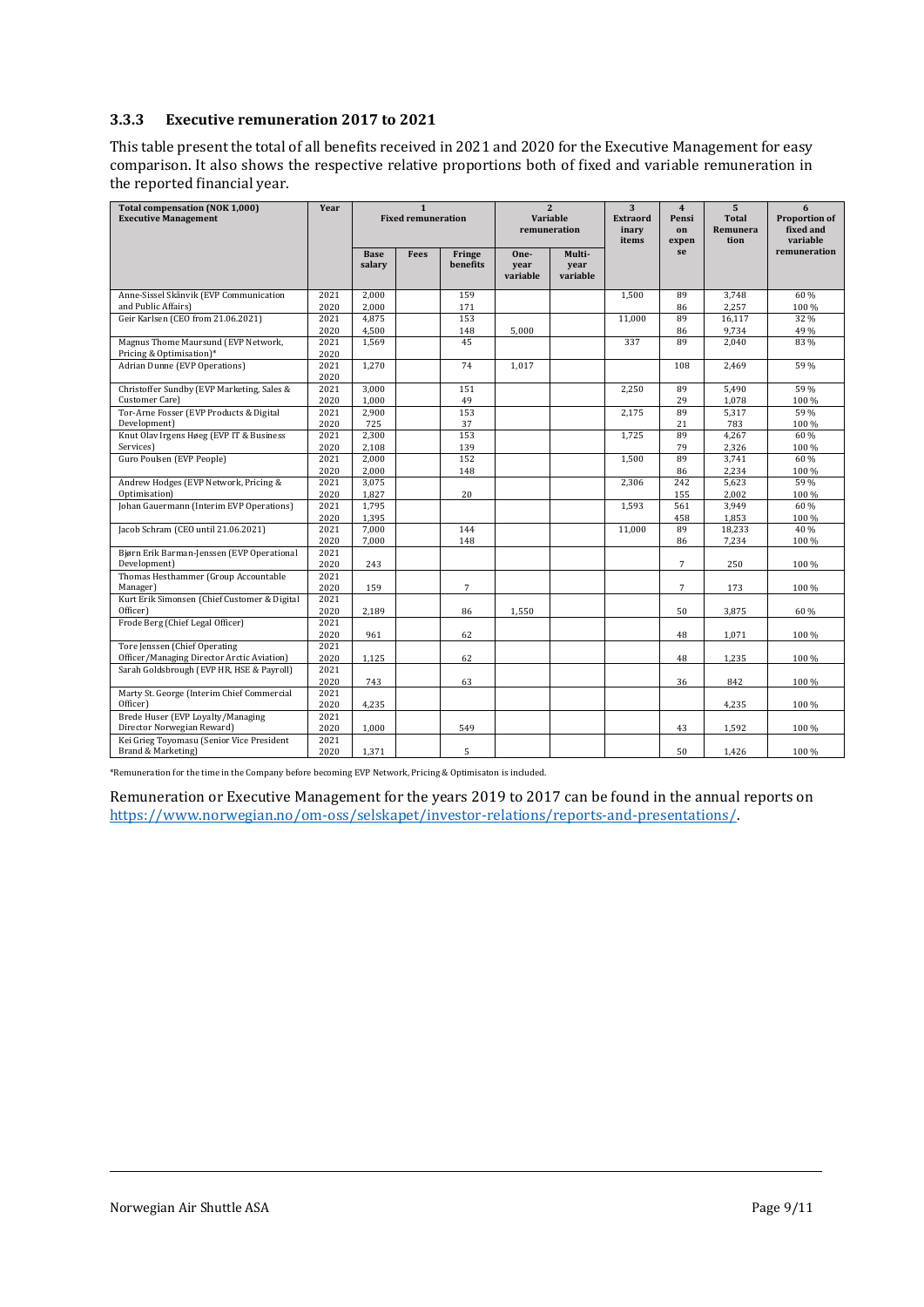## <span id="page-9-0"></span>**3.4 Comparative information on the change in remuneration and company performance**

The table below displays the annual change of remuneration of each Executive, the performance of the Company, and average remuneration on a full-time equivalent basis of employees of the company other than Executives over a period of the five most recent financial years.

For remuneration for an Executive whose mandate began or ended during the reported financial year, the respective remuneration is annualised.

| Executive Management remuneration (NOK 1,000)                            |                                                                   |           |            |                     |  |  |  |
|--------------------------------------------------------------------------|-------------------------------------------------------------------|-----------|------------|---------------------|--|--|--|
| Annual change                                                            | 2017-2018                                                         | 2018-2019 | 2019-2020  | 2020-2021           |  |  |  |
| Andrew Hodges (Executive Vice President Airline)                         |                                                                   |           |            | 9.0%                |  |  |  |
| Anne-Sissel Skånvik (EVP Communication and Public Affairs)               | 5.7%                                                              | $-1.2%$   | 3.3%       | 68.5%               |  |  |  |
| Asgeir Nyseth (Chief Operating Officer)                                  | 4.3%                                                              | 39.4%     |            |                     |  |  |  |
| Bjørn Erik Barman-Jenssen (EVP Operational Development)                  | 63.8%                                                             | 1.6%      | $-11.0%$   |                     |  |  |  |
| Bjørn Kjos (Chief Executive Officer)                                     | 37.1%                                                             | $-27.6%$  |            |                     |  |  |  |
| Brede Huser (EVP Loyalty/Managing Director Norwegian Reward)             | $-40.4%$                                                          | $-68.0%$  | 332.4%     |                     |  |  |  |
| Christoffer Sundby (EVP Sales, Marketing & Customer Care)                |                                                                   |           |            | 77.1%               |  |  |  |
| Edward Thorstad (Chief Customer Officer)                                 | 4.4%                                                              | 84.4%     |            |                     |  |  |  |
| Frode Berg (Chief Legal Officer)                                         | 4.4%                                                              | $-1.2\%$  | 38.2%      | 84.5%               |  |  |  |
| Geir Karlsen (CEO)                                                       |                                                                   | 336.6%    | $-15.5%$   | 66.1%               |  |  |  |
| Guro Poulsen (EVP People)                                                |                                                                   |           |            | 70.0%               |  |  |  |
| Helga Bollmann Leknes (Chief Commercial Officer)                         | 7.2%                                                              | 324.9%    |            |                     |  |  |  |
| Jacob Schram (CEO)                                                       |                                                                   |           |            | 153.8%              |  |  |  |
| Johan Gauermann (Interim EVP Operations)                                 |                                                                   |           |            | 21.4%               |  |  |  |
| Knut Olav Høeg (EVP IT & Business Services)                              |                                                                   |           |            | 71.3%               |  |  |  |
| Kurt Erik Simonsen (Chief Information Officer)                           |                                                                   |           | $-50.4%$   |                     |  |  |  |
| Marty St. George (Interim Chief Commercial Officer)                      |                                                                   |           | 0.4%       |                     |  |  |  |
| Thomas Hesthammer (Group Accountable Manager)                            |                                                                   |           | $-12.5%$   |                     |  |  |  |
| Tor-Arne Fosser (EVP Products & Digital Development)                     |                                                                   |           |            | 78.0%               |  |  |  |
| Tore Jenssen (Chief Operating Officer/Managing Director Arctic Aviation) | 4.8%                                                              | 107.0%    | $-26.6%$   |                     |  |  |  |
|                                                                          |                                                                   |           |            | Company performance |  |  |  |
| Net profit                                                               | 19%                                                               | $-11%$    | $-1332%$   | 108%                |  |  |  |
|                                                                          | Average remuneration on a full-time equivalent basis of employees |           |            |                     |  |  |  |
| Employees of the group                                                   | 4.2%                                                              | 14.7%     | $-2.3\%$ * | $-2.4%$             |  |  |  |

<span id="page-9-1"></span>\*Average salary in 2020 is estimated due to large changes in the number of employees

## **3.5 Shareholdings by Executive Management**

| Shareholding per year-end 2021 |                                       |              |                |  |  |  |  |  |
|--------------------------------|---------------------------------------|--------------|----------------|--|--|--|--|--|
| <b>Executive Management</b>    | Title                                 | Shareholding | <b>Options</b> |  |  |  |  |  |
| Geir Karlsen                   | CEO.                                  | 651,478      | 1,005,000      |  |  |  |  |  |
| Magnus Thome Maursund          | EVP Network, Pricing & Optimisation   | 888          |                |  |  |  |  |  |
| Christoffer Sundby             | EVP Sales, Marketing & Customer Care  | 335,943      | 0              |  |  |  |  |  |
| Guro Poulsen                   | EVP People                            | 236,808      | 0              |  |  |  |  |  |
| Anne-Sissel Skånvik            | EVP Communication and Public Affairs  | 50.095       | 700            |  |  |  |  |  |
| Knut Olav Irgens Høeg          | <b>EVP IT &amp; Business Services</b> | 239.846      | $\Omega$       |  |  |  |  |  |
| Tor-Arne Fosser                | EVP Products & Digital Development    | 95,847       | 0              |  |  |  |  |  |
| <b>Adrian Dunne</b>            | <b>EVP</b> Operations                 | 243,019      | 0              |  |  |  |  |  |

## <span id="page-9-2"></span>**3.6 Any use of right to reclaim**

No variable remuneration has been reclaimed for the financial year of 2021.

## <span id="page-9-3"></span>**4. Information on shareholder vote**

In agreement with the Board's proposal, the annual general meeting passed the following resolution:

"The general meeting approves the guidelines on determination of salary and other remuneration to the executive management of the Company pursuant to the Norwegian Public Limited Liability Companies Act section 6-16a."

The resolution was passed with 87.46 percent voting for, while 12.54 percent voted against the resolution.